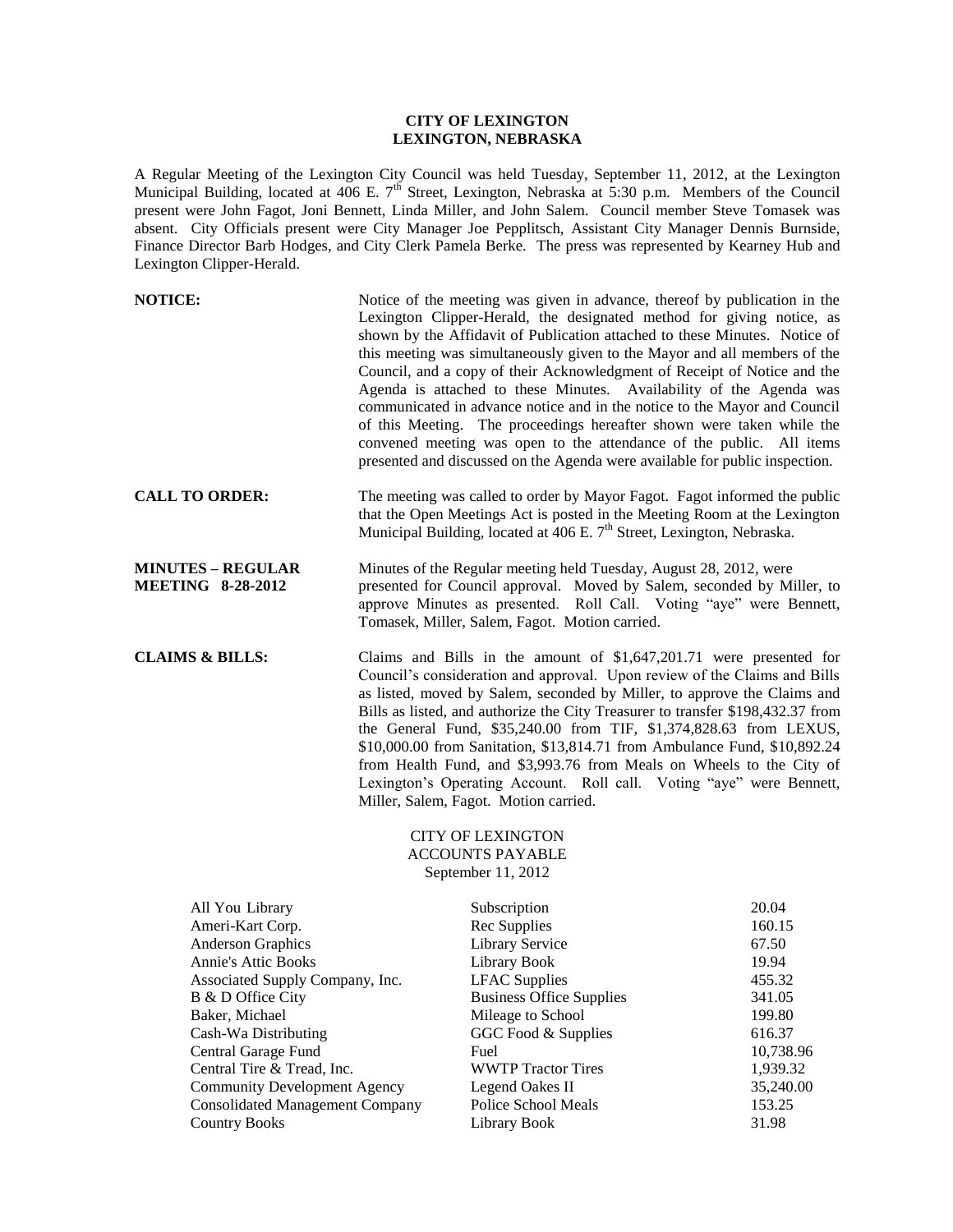| Culligan Water Conditioning Co.    | Soft Water Supplies                    | 198.46     |
|------------------------------------|----------------------------------------|------------|
| Dan's Sanitation                   | <b>Sanitation Fees</b>                 | 13,789.44  |
| Data-Pac Mailing Systems           | Postage                                | 1,500.00   |
| Davis Energy, Inc.                 | Fuel                                   | 2,741.49   |
| Dawson County Transit Bus          | Transportation                         | 24.00      |
| Dawson Pest Control                | <b>GGC</b> Service                     | 36.75      |
| Dell Marketing LP                  | Police In-car Camera                   | 943.26     |
| Depository Trust Co.               | 2011 UTL Refunding Bond Pmt            | 131,647.50 |
| Diamond Vogel Paint                | PK / ST Supplies                       | 913.26     |
| Dutton-Lainson Company             | <b>EL Meter Supplies</b>               | 191.66     |
| <b>Eakes Office Plus</b>           | Muni Bldg / ST Copies                  | 535.93     |
| Egan Supply Company                | <b>ST</b> Supplies                     | 165.04     |
| Electric Fixture & Supply          | <b>Cemetery Supplies</b>               | 85.25      |
| EMS Billing Services, Inc.         | Ambulance Billing Service              | 2,010.22   |
| Friedrichsen, Leon                 | 1/2 Safety Boots                       | 112.50     |
| FYR-TEK, Inc.                      | Fire Dept Service / Supplies           | 1,027.00   |
| Great Plains One-Call Service      | Locates                                | 99.27      |
| Health Claims Fund                 | Claims                                 | 6,281.73   |
| Holbein, Dahlas D.                 | Lawn Care/Yard Clean-up/Fire Dept Fuel | 774.00     |
| Holiday Inn Express                | St Softball Tournament Umpires Lodging | 1,848.00   |
| Holmes Plbg & Htg Supply Co.       | SW Pump                                | 351.62     |
| <b>Ingram Library Services</b>     | <b>Library Books</b>                   | 235.82     |
| JEO Consulting Group, Inc.         | Comprehensive Plan Study               | 3,841.20   |
| Jones Plumbing & Heating, Inc.     | <b>LFAC</b> Repair                     | 70.00      |
| Jones, John                        | Lifeguard Instruction                  | 125.00     |
| League of Nebraska Municipalities  | <b>Conference Registrations</b>        | 750.00     |
| Lexington Animal Clinic            | Animal Care                            | 653.15     |
| Lexington Feeders Service          | <b>Bldg Insp Supplies</b>              | 13.50      |
| Lexington Glass Co., Inc.          | <b>LFAC</b> Repair                     | 275.00     |
| Lexington Health Fund              | Self-Funding                           | 32,735.51  |
| Lexington Newspapers, Inc.         | Publications                           | 671.36     |
| <b>Lexington Optimists</b>         | <b>Membership Dues</b>                 | 75.00      |
| <b>Lexington Postmaster</b>        | <b>GGC</b> Postage                     | 165.00     |
| Lexington, City of                 | <b>Franchise Fees</b>                  | 9.42       |
| Lexington City Payroll Account     |                                        |            |
| Payroll                            | Wages                                  | 115,165.27 |
| Social Security                    | Employer Portion / FICA Med            | 8,454.25   |
| Union Bank & Trust                 | <b>Employer Portion / Pension</b>      | 3,878.07   |
| Union Bank & Trust                 | <b>Police Pension</b>                  | 1,776.42   |
| <b>ICMA</b>                        | <b>City Manager Pension</b>            | 498.47     |
| Louden's for Men                   | 1/2 Safety Boots                       | 109.00     |
| Mac's Short Stop                   | GGC / Rec / LFAC Food & Supplies       | 83.92      |
| Martin Electric, Inc.              | <b>LFAC</b> Repair                     | 141.82     |
| Mast's Fire Extinguisher Sales     | Fire Dept Service                      | 59.05      |
| Matheson Tri-Gas Inc.              | <b>Ambulance Supplies</b>              | 143.85     |
| McCookNet Internet Service         | Service                                | 53.00      |
| Mead Lumber & Rental-Lexington     | <b>Fire Dept Supplies</b>              | 18.48      |
| Meritain Health                    | Premium                                | 20,695.59  |
| Mid-American Research Chemical     | <b>LFAC</b> Supplies                   | 140.13     |
| Midland Scientific, Inc.           | <b>WWTP Supplies</b>                   | 401.76     |
| Miller & Associates, Inc.          | Pro Service                            | 871.85     |
| <b>Morris Press</b>                | <b>GGC</b> Supplies                    | 73.00      |
| Motzner, Bill                      | <b>EL</b> Rebate                       | 700.00     |
| NE Law Enforcement Training Center | Police School Supplies                 | 80.00      |
| Nebraska Life                      | Library Subscription                   | 21.00      |
| Nebraska Public Power District     | 0 & M                                  | 65,500.00  |
| Nebraska Public Power District     | <b>Admin Training Seminar</b>          | 75.00      |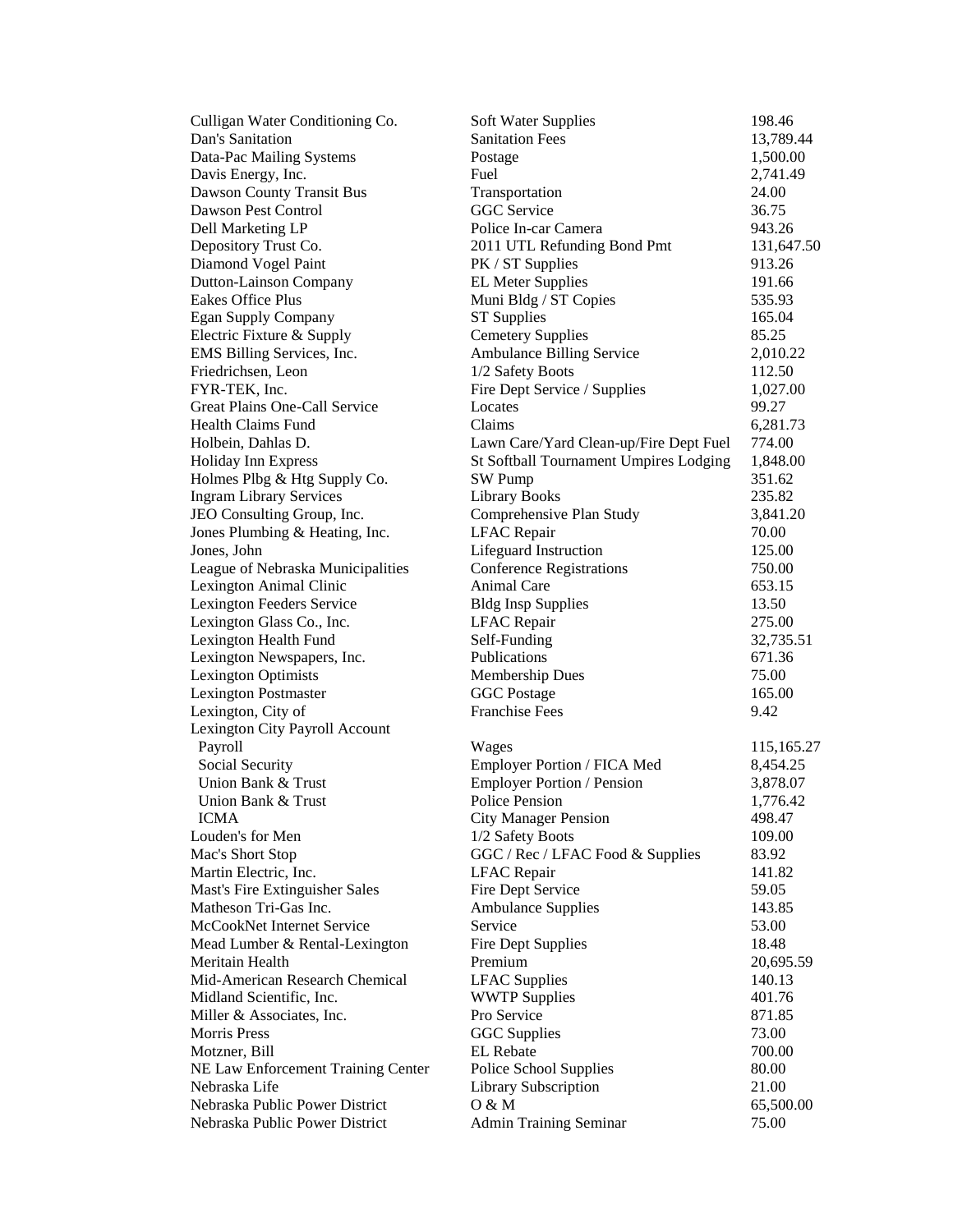| Nebraskaland Tire                                                      | <b>Bldg Insp Repair</b>              | 17.36    |
|------------------------------------------------------------------------|--------------------------------------|----------|
| Overton Sand & Gravel                                                  | Gravel / Sand                        | 406.64   |
| <b>Oxmoor House</b>                                                    | Library Book                         | 36.92    |
| Paulsen, Inc.                                                          | Concrete                             | 89.35    |
| Peerless Energy Systems                                                | <b>WWTP Supplies</b>                 | 65.25    |
| Platte Valley Auto Mart, Inc.                                          | Police Vehicle Service               | 43.46    |
| <b>Plum Creek Cleaners</b>                                             | Rug Service                          | 310.50   |
| Primary Electric, Inc.                                                 | WWTP Supplies / Repair               | 182.30   |
| Principal                                                              | Dental Premium                       | 2,178.60 |
| <b>Rasmussen Mechanical Services</b>                                   | <b>WWTP Boiler Repair</b>            | 572.50   |
| Reader's Digest                                                        | Library Subscription                 | 13.98    |
| Richardson Mowing                                                      | Lawn Care                            | 150.00   |
| <b>Roberts Dairy Company</b>                                           | Beverages & Food                     | 146.82   |
| Run-N-Iron                                                             | Firearm                              | 550.00   |
| <b>Sensus Metering Systems</b>                                         | <b>Annual Support</b>                | 1,524.60 |
| Service Master Mid Nebraska                                            | <b>Cleaning Service</b>              | 4,194.12 |
| Silva, Telma                                                           | Ambulance Refund                     | 7.26     |
| Source Gas, LLC                                                        | Gas Service                          | 1,634.72 |
| <b>Statewide Collections LLC</b>                                       | <b>Collection Fees</b>               | 1,200.81 |
| Subway @ Wal-Mart                                                      | Meals                                | 34.25    |
| Sund, Dennis                                                           | <b>EL</b> Rebate                     | 1,225.00 |
| Team Detail & Quicklube                                                | Police Vehicle Repair                | 40.00    |
| Thalman, Julie                                                         | <b>Cleaning Service</b>              | 200.00   |
| Thayer & Thayer                                                        | Ambulance Refund                     | 15.00    |
| Thompson Company, The                                                  | Food & Supplies                      | 501.86   |
| <b>Total Lawn Care</b>                                                 | Lawn Care                            | 900.00   |
| Travelers - RMD                                                        | W C Premium Fire Pack                | 6,640.00 |
| <b>U-Save Business Equipment</b>                                       | Admin / Council Supplies / Postage   | 372.05   |
| Village Uniform                                                        | <b>GGC</b> Supplies                  | 50.20    |
| Wal-Mart                                                               | Supplies                             | 393.30   |
| Bauer Underground, Inc.                                                | Adams 102 Conversion PJ              | 435.00   |
| Better Homes & Gardens                                                 | <b>Library Book</b>                  | 33.91    |
| Cash-Wa Distributing                                                   | Food & Supplies                      | 822.13   |
| Central Garage Fund                                                    | Service / Repair                     | 3,297.93 |
| Century Manufacturing Corporation                                      | <b>Central Garage Supplies</b>       | 131.92   |
| <b>Conney Safety Products</b>                                          | ST / WWTP Supplies                   | 343.12   |
| Dawson County Register of Deeds                                        | <b>Filing Fees</b>                   | 27.00    |
| Dawson Pest Control                                                    | <b>DCOC</b> Service                  | 54.60    |
| Dawson Public Power District                                           | <b>Power Purchase</b>                | 453.72   |
| Dutton-Lainson Company                                                 | <b>EL Meters</b>                     | 407.68   |
| EDM Publishers, Inc.                                                   | <b>Blg Insp Book</b>                 | 98.78    |
| Environmental Products & Access., LLC                                  | <b>SW Extendable Poles</b>           | 566.52   |
| Fagot Refrigeration & Electric                                         | Sub Station/WWTP/LFAC/Repair/Service | 1,910.38 |
| <b>Farmer Brothers Coffee</b>                                          | Food                                 | 283.67   |
| Fastenal                                                               | <b>SW Supplies</b>                   | 36.15    |
| Fox Bros. Hay Co., Inc.                                                | <b>Wood Grinding</b>                 | 4,995.38 |
| <b>Health Claims Fund</b>                                              | Claims                               | 2,431.91 |
| <b>High Plains Library District</b>                                    | Library Book                         | 13.99    |
| John Deere Financial/Landmark Implement Central Garage / WWTP Supplies |                                      | 614.01   |
| Jones Plumbing & Heating, Inc.                                         | WR / SW Supplies                     | 423.00   |
| K.R.V.N. Radio                                                         | NPPD Coop Ads                        | 41.60    |
| Lexington Area Solid Waste Agency                                      | Landfill                             | 1,152.72 |
| Lexington Regional Health Center                                       | Wellness                             | 168.00   |
| Lexington, City of                                                     | <b>Annual Service Fees</b>           | 6,786.43 |
| Martin Electric, Inc.                                                  | Traffic Light Repair                 | 64.85    |
| Mead Lumber & Rental-Lexington                                         | ST / Cem Supplies                    | 103.33   |
| Midland Scientific, Inc.                                               | <b>WWTP Testing Supplies</b>         | 63.82    |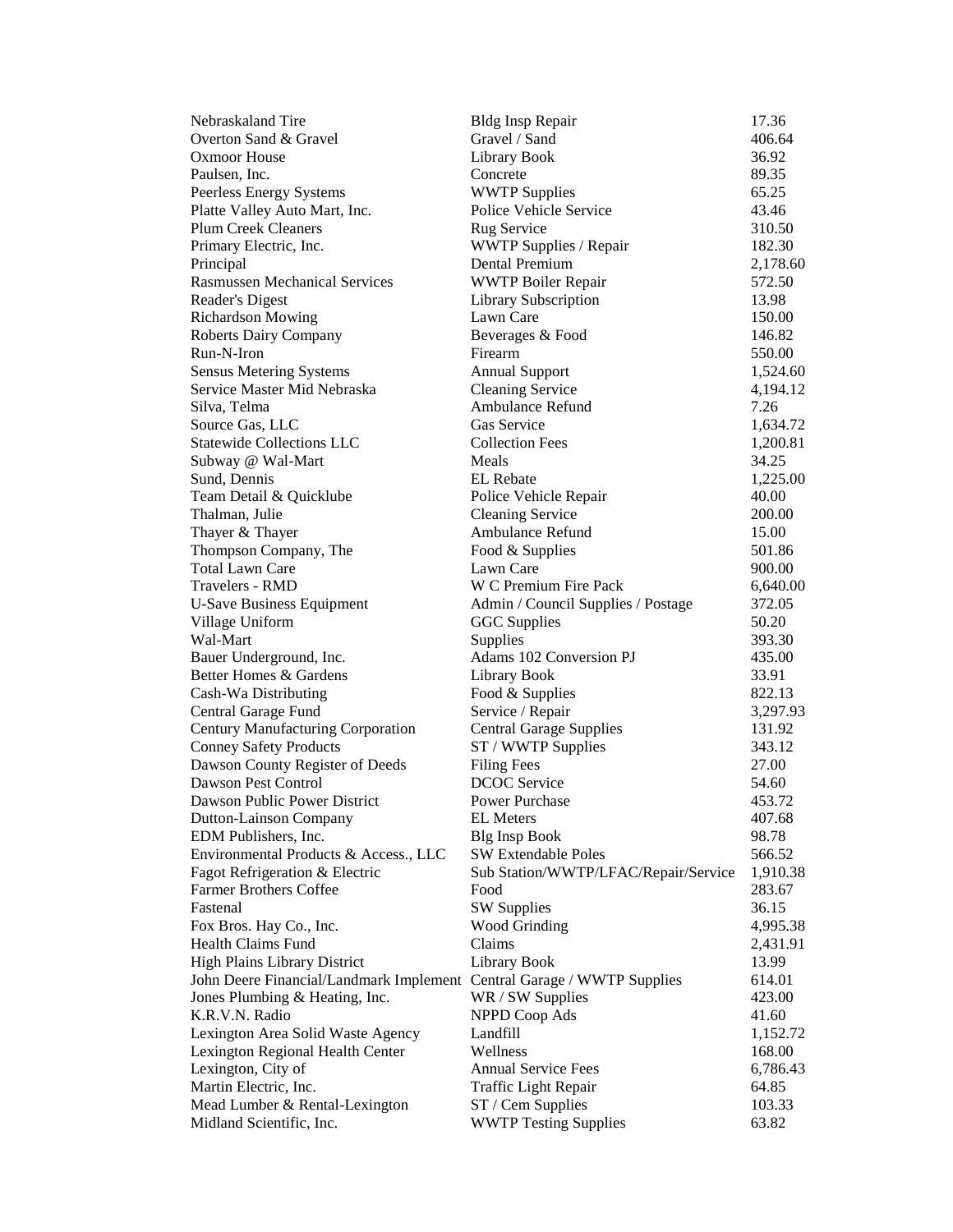|                                    | Midwest Laboratories, Inc. |                                                                                                                                                                                                                                                                                                                                                                                                                                                                                                                                                                                  | 964.30       |
|------------------------------------|----------------------------|----------------------------------------------------------------------------------------------------------------------------------------------------------------------------------------------------------------------------------------------------------------------------------------------------------------------------------------------------------------------------------------------------------------------------------------------------------------------------------------------------------------------------------------------------------------------------------|--------------|
| Miller & Associates, Inc.          |                            | 18th ST Paving Ext-SWPP PJ                                                                                                                                                                                                                                                                                                                                                                                                                                                                                                                                                       | 1,503.55     |
| Municode                           |                            | Municipal Code Service                                                                                                                                                                                                                                                                                                                                                                                                                                                                                                                                                           | 2,145.37     |
| NE Public Health Environmental Lab |                            | <b>WR</b> Testing                                                                                                                                                                                                                                                                                                                                                                                                                                                                                                                                                                | 2,259.00     |
| Nebraska Dept. of Revenue          |                            | Sales & Use Tax                                                                                                                                                                                                                                                                                                                                                                                                                                                                                                                                                                  | 65,841.50    |
| Nebraska Machinery                 |                            | <b>Central Garage Supplies</b>                                                                                                                                                                                                                                                                                                                                                                                                                                                                                                                                                   | 845.40       |
| Nebraska Public Power District     |                            | <b>Power Purchase</b>                                                                                                                                                                                                                                                                                                                                                                                                                                                                                                                                                            | 1,044,812.57 |
| Nebraska Tech & Telecomm, Inc.     |                            | Telephone Service                                                                                                                                                                                                                                                                                                                                                                                                                                                                                                                                                                | 866.49       |
| NebraskaLink                       |                            | Library Service                                                                                                                                                                                                                                                                                                                                                                                                                                                                                                                                                                  | 15.00        |
| Paulsen, Inc.                      |                            | Concrete                                                                                                                                                                                                                                                                                                                                                                                                                                                                                                                                                                         | 334.00       |
| Plum Creek Market Place            |                            | Food & Supplies                                                                                                                                                                                                                                                                                                                                                                                                                                                                                                                                                                  | 114.50       |
| <b>Roberts Dairy Company</b>       |                            | Food & Beverages                                                                                                                                                                                                                                                                                                                                                                                                                                                                                                                                                                 | 174.82       |
| S & W Auto Parts, Inc.             |                            | <b>Central Garage Supplies</b>                                                                                                                                                                                                                                                                                                                                                                                                                                                                                                                                                   | 540.98       |
| Schulte, Michael Central           |                            | Garage Service                                                                                                                                                                                                                                                                                                                                                                                                                                                                                                                                                                   | 15.00        |
| Taste of Home Books                |                            | Library Book                                                                                                                                                                                                                                                                                                                                                                                                                                                                                                                                                                     | 31.98        |
| Thompson Co., The                  |                            | Food                                                                                                                                                                                                                                                                                                                                                                                                                                                                                                                                                                             | 493.55       |
| <b>U-Save Business Equipment</b>   |                            | Postage / Supplies                                                                                                                                                                                                                                                                                                                                                                                                                                                                                                                                                               | 142.25       |
| <b>Unisan Products</b>             |                            | <b>Library Supplies</b>                                                                                                                                                                                                                                                                                                                                                                                                                                                                                                                                                          | 162.60       |
| University of Nebraska Omaha       |                            | Tuition / Service Fees-Brecks                                                                                                                                                                                                                                                                                                                                                                                                                                                                                                                                                    | 2,660.50     |
|                                    |                            |                                                                                                                                                                                                                                                                                                                                                                                                                                                                                                                                                                                  |              |
|                                    |                            | <b>TOTAL CLAIMS:</b>                                                                                                                                                                                                                                                                                                                                                                                                                                                                                                                                                             | 1,647,201.71 |
|                                    | Fagot. Motion carried.     | LEXINGTON, NEBRASKA REVISING ALL THE ORDINANCES OF THE<br>CITY; ADOPTING AND ENACTING A NEW CODE FOR THE CITY;<br>PROVIDING FOR THE REPEAL OF CERTAIN ORDINANCES NOT<br>INCLUDED THEREIN; PROVIDING A PENALTY FOR THE VIOLATION<br>THEREOF; PROVIDING FOR THE MANNER OF AMENDING SUCH<br>CODE; AND PROVIDING WHEN SUCH CODE AND THIS ORDINANCE<br>SHALL BECOME EFFECTIVE" was presented on second reading. Following<br>discussion, moved by Salem, seconded by Miller, to approve Ordinance No.<br>2319 on second reading. Roll call. Voting "aye" were Bennett, Miller, Salem, |              |
| <b>BUDGET HEARING:</b>             | hearing was closed.        | Mayor Fagot opened a public hearing to discuss the proposed 2012-2013 fiscal<br>year budget. Council and Staff reviewed the proposed budget. The public                                                                                                                                                                                                                                                                                                                                                                                                                          |              |
| <b>RESTRICTED FUNDS:</b>           |                            | Pepplitsch reviewed the current restricted funds authority.<br>discussion, moved by Miller, seconded by Bennett, to increase the base of<br>restricted funds by an additional 1% for FY 2013. Roll call. Voting "aye" were<br>Salem, Bennett, Miller, Fagot. Motion carried.                                                                                                                                                                                                                                                                                                     | Following    |
| <b>TAX REQUEST HEARING:</b>        | Fagot. Motion carried.     | Mayor Fagot opened a public hearing to discuss setting the FY 2013 final tax<br>request at a different amount than the prior year request. Following discussion,<br>the public hearing was closed. Resolution No. 2012-18 was read before<br>Council. Moved by Salem, seconded by Miller, to approve Resolution No.<br>2012-18 as presented. Roll call. Voting "aye" were Bennett, Miller, Salem,                                                                                                                                                                                |              |
|                                    |                            | RESOLUTION NO. 2012-18                                                                                                                                                                                                                                                                                                                                                                                                                                                                                                                                                           |              |
|                                    | PRIOR YEAR REQUEST.        | A RESOLUTION SETTING THE PROPERTY TAX REQUEST FOR<br>FISCAL YEAR 2012-2013 AT A DIFFERENT AMOUNT THAN THE                                                                                                                                                                                                                                                                                                                                                                                                                                                                        |              |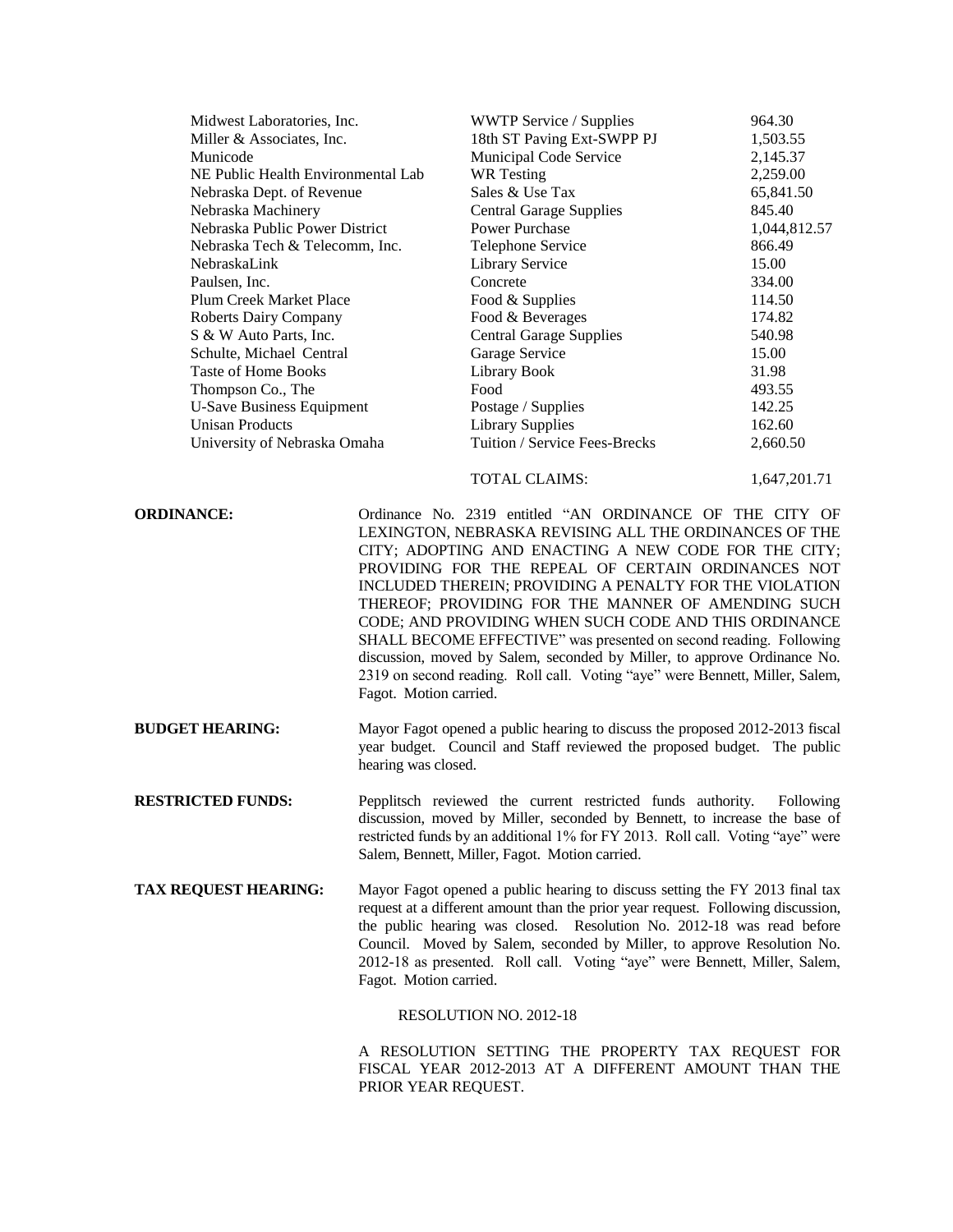WHEREAS, Nebraska Revised Statute 77-1601.02 provides that the property tax request for the prior year shall be the property tax request for the current year for purposes of the levy set by the County Board of Equalization unless the Governing Body of the city of Lexington passes by a majority vote a resolution or ordinance setting the tax request at a different amount; and WHEREAS, a special public hearing was held as required by law to hear and consider comments concerning the property tax request; and WHEREAS, it is in the best interests of the Municipality that the property tax request for the current year be a different amount than the property tax request for the prior year. NOW, THEREFORE, the Governing Body of the city of Lexington by a majority vote resolves that: 1. The 2012-2013 property tax request is set at \$940,947.49. 2. A copy of this resolution shall be certified and forwarded to the County Clerk prior to October 13, 2012. PASSED AND APPROVED this 11th day of September, 2012. John Fagot, Mayor ATTEST: Pamela Berke, City Clerk **ORDINANCE:** Ordinance No. 2321 entitled "AN ORDINANCE TO ADOPT THE BUDGET STATEMENT FOR FISCAL YEAR 2012-2013; TO PROVIDE FOR AN EFFECTIVE DATE AND FOR PUBLICATION IN PAMPHLET FORM" was presented. Moved by Miller, seconded by Salem, to suspend the rules regarding the reading of an ordinance on three separate occasions. Roll call. Voting "aye" were Bennett, Salem, Miller, Fagot. Motion carried. Ordinance No. 2321 was presented on final reading. Moved by Miller, seconded by Bennett, to approve Ordinance No. 2321 on final reading. Roll call. Voting "aye" were Salem, Bennett, Miller, Fagot. Motion carried. **RESOLUTION:** Pepplitsch presented a resolution authorizing the execution of an agreement for engineering services for the Lexington East Viaduct project. Following a review of the agreement and a project scope, moved by Miller, seconded by Bennett, to approve Resolution No. 2012-19 as presented. Roll call. Voting "aye" were Salem, Bennett, Miller, Fagot. Motion carried. CITY OF LEXINGTON RESOLUTION NO 2012 - 19 SIGNING OF AN ENGINEERING SERVICES AGREEMENT Whereas: The City of Lexington is developing a transportation project for which it intends to obtain Federal funds; and Whereas: The project is named "Lexington East Viaduct" with the federal project number URB-1705(3), and the Nebraska Department of Roads Control Number 61457; and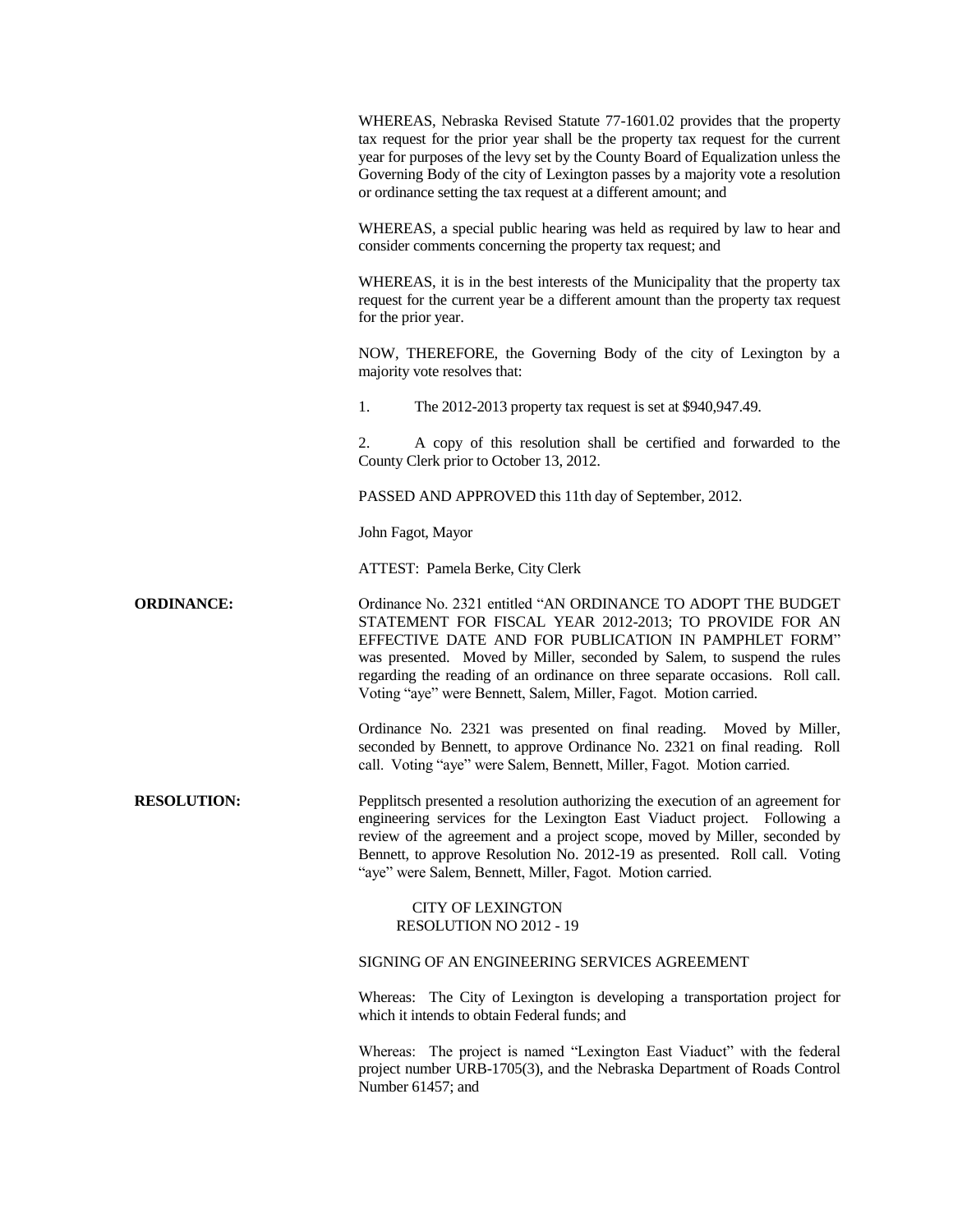Whereas: The City of Lexington, as a sub-recipient of Federal-Aid funding, is charged with the responsibility of expending said funds in accordance with Federal, State and local laws, rules, regulations, policies and guidelines applicable to the funding of the Federal-aid project; and

Whereas: The City of Lexington and Miller & Associates wish to enter into an Engineering Services Agreement to provide Preliminary Engineering Services for the Federal-aid project.

Be It Resolved: by the City Council of the City of Lexington that:

John Fagot, Mayor, is hereby authorized to sign the attached Engineering Services Agreement between the City of Lexington and Miller and Associates.

PASSED AND APPROVED this 11th day of September, 2012.

#### CITY OF LEXINGTON, NEBRASKA

John Fagot, President of the Council

ATTEST: Pamela Berke, City Clerk

**RESOLUTION:** Pepplitsch presented a resolution approving a supplemental agreement for the Lexington East Viaduct project. Following discussion, moved by Salem, seconded by Bennett, to approve Resolution No. 2012-20 as presented. Roll call. Voting "aye" were Miller, Bennett, Salem, Fagot. Motion carried.

### CITY OF LEXINGTON RESOLUTION NO. 2012 - 20

## SIGNING OF SUPPLEMENTAL AGREEMENT #1 PROJECT PROGRAM AGREEMENT – LEXINGTON EAST VIADUCT

Whereas: The City of Lexington and The Nebraska Department of Roads entered into a Project Program Agreement BL1146 executed by the City on February 15, 2012, and executed by the State on February 23, 2012, hereinafter referred to as the "Original Agreement"; and

Whereas: The project is named "Lexington East Viaduct," with the federal project number URB-1705(3), and the Nebraska Department of Roads Control Number 61457; and

Whereas: It now becomes necessary to adjust the funding and invoicing responsibilities;

BE IT THEREFORE RESOLVED BY THE CITY COUNCIL OF THE CITY OF LEXINGTON that the Mayor is hereby directed and authorized to execute on behalf of the City of Lexington, Supplemental Agreement #1 with the Nebraska Department of Roads., for Project No. URB-1705(3), Control No. 61457, Lexington East Viaduct.

Passed and approved on this  $11<sup>th</sup>$  day of September 2012.

John Fagot, President of Council

ATTEST: Pamela Berke, City Clerk